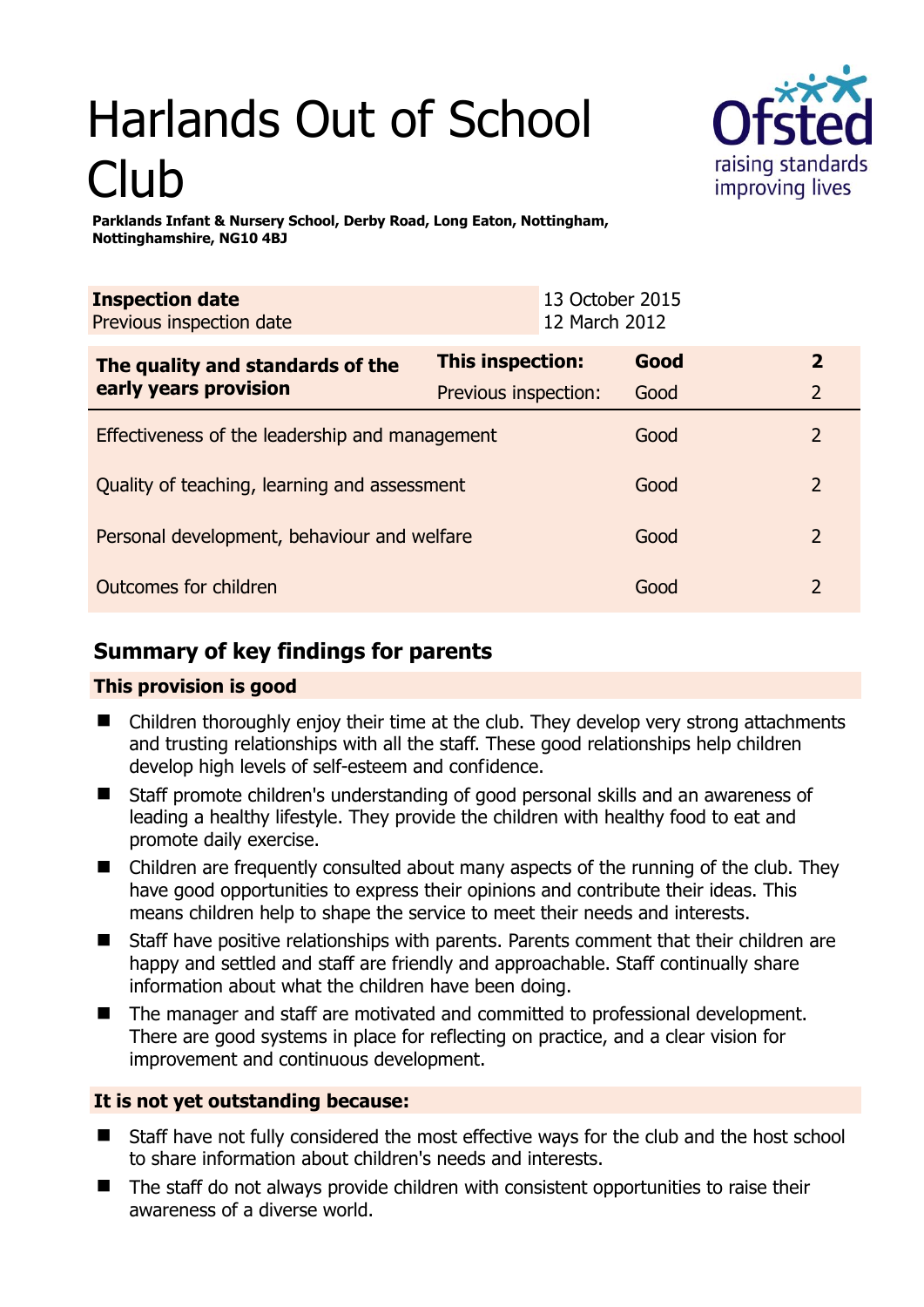## **What the setting needs to do to improve further**

#### **To further improve the quality of the early years provision the provider should:**

- $\blacksquare$  strengthen the partnership with the host school where children attend and share children's interests and skills to better complement their development
- extend opportunities for children to develop their awareness of diversity in the world and the community in which they live.

#### **Inspection activities**

- The inspector spoke to children, parents and staff and held a discussion with the manager during the inspection.
- The inspector observed children taking part in activities.
- The inspector sampled children's records and discussed planning documentation and looked at staff's files.
- The inspector carried out a joint observation with the manager.
- The inspector looked at evidence of the suitability of staff working in the club and a range of other documentation, including policies and procedures and safeguarding procedures.

#### **Inspector**

Janice Hughes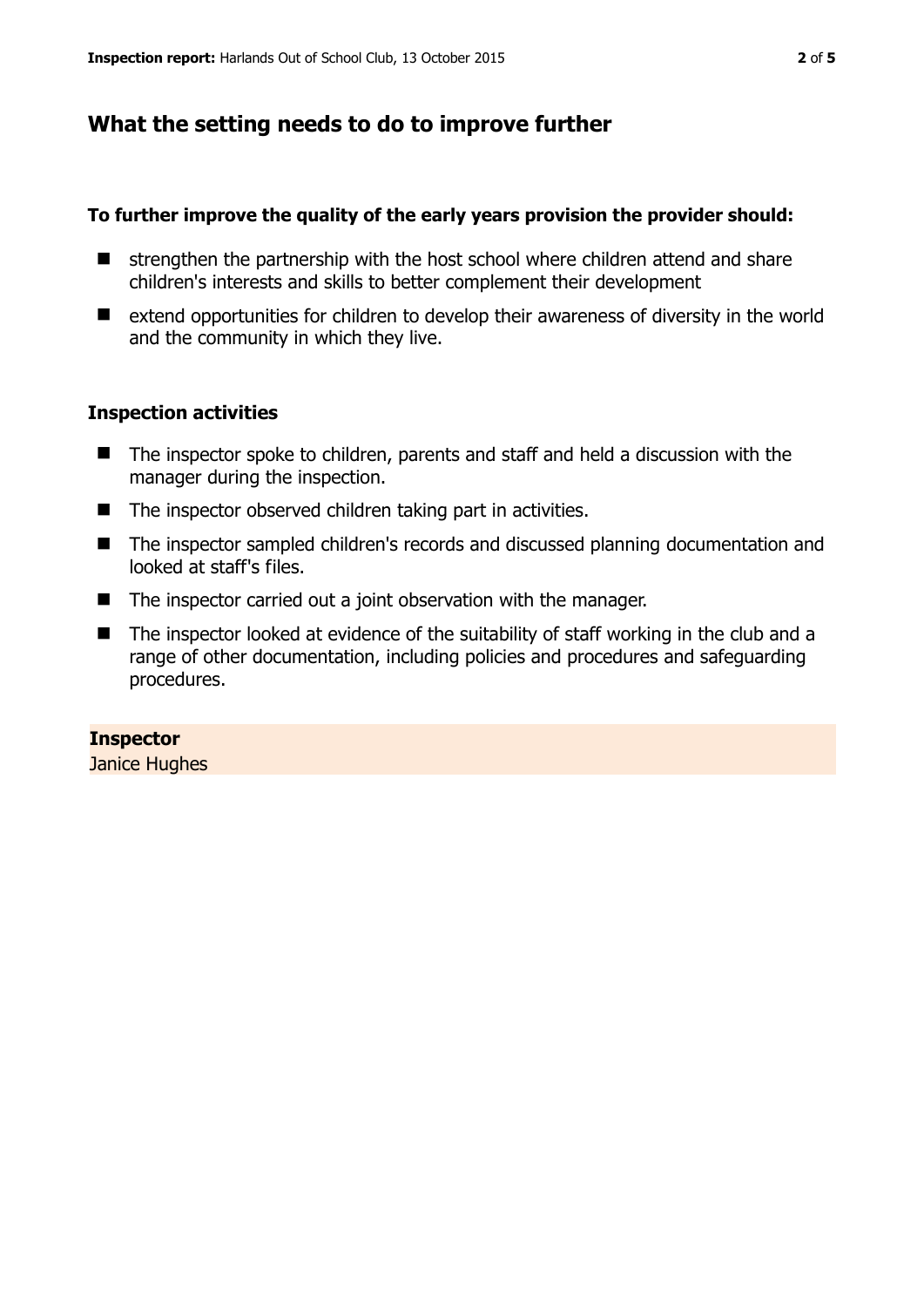## **Inspection findings**

#### **Effectiveness of the leadership and management is good**

Leadership and management are strong. The manager is enthusiastic about what she does and wants the best for the children. She demonstrates a commitment to improving the quality of care. She ensures staff undertake training to develop their skills and keep their knowledge up dated. Safeguarding arrangements are effective. Staff demonstrate a secure understanding of their roles and responsibilities in safeguarding children's welfare. They have attended safeguarding training and know what to do if they have a concern about a child. The manager carries out effective risk assessments to minimise hazards. Children play in a safe and secure environment. Staff have made some links with the host school. However, these links are not strong enough. Staff are not fully effective in sharing information about the children to find out how they can better complement children's needs and interests.

#### **Quality of teaching, learning and assessment is good**

Staff use their experience and qualifications well to have a positive impact on the outcomes for children. They work skilfully with children to motivate them and extend their interests and development. Staff interact well with children of all ages and involve them in conversations about their experiences. Children are eager to join in a range of purposeful and well-planned activities. For example, children enthusiastically take part in playing games. They read instructions with support from a member of staff and count how many counters they have received. They use tweezers and demonstrate good finger and thumb movements. There are many opportunities for children to be creative and use their imagination through role play and through art and crafts. Staff promote children's physical development successfully through a range of activities. Children test their physical skills as they play on equipment outdoors. They coordinate their movements skilfully as they use hula hoops and swing them around their waists, giggling and laughing.

#### **Personal development, behaviour and welfare are good**

Children play in a welcoming and friendly club. The caring, supportive and nurturing staff ensure all children feel valued, safe and secure. The indoor and outdoor play areas are well organised to provide a wide variety of activities. Staff have effective systems for behaviour management. Children's behaviour is exemplary and they show respect for each other. Older children help younger ones and involve them in their games. Staff promote children's awareness of some aspects of the world around them. However, staff have not fully established ways to help children know about diversity and the community in which they live. Children's independent and self-help skills are developed well in readiness for the next steps in their learning. Children follow clear safety guidance when playing and learn how to keep themselves safe and take risks.

#### **Outcomes for children are good**

Children are progressing well and developing good social skills. They are increasing their key skills to support their future learning. They have good communication and language skills and use these articulately. Children are using their reading and mathematical skills effectively during their play.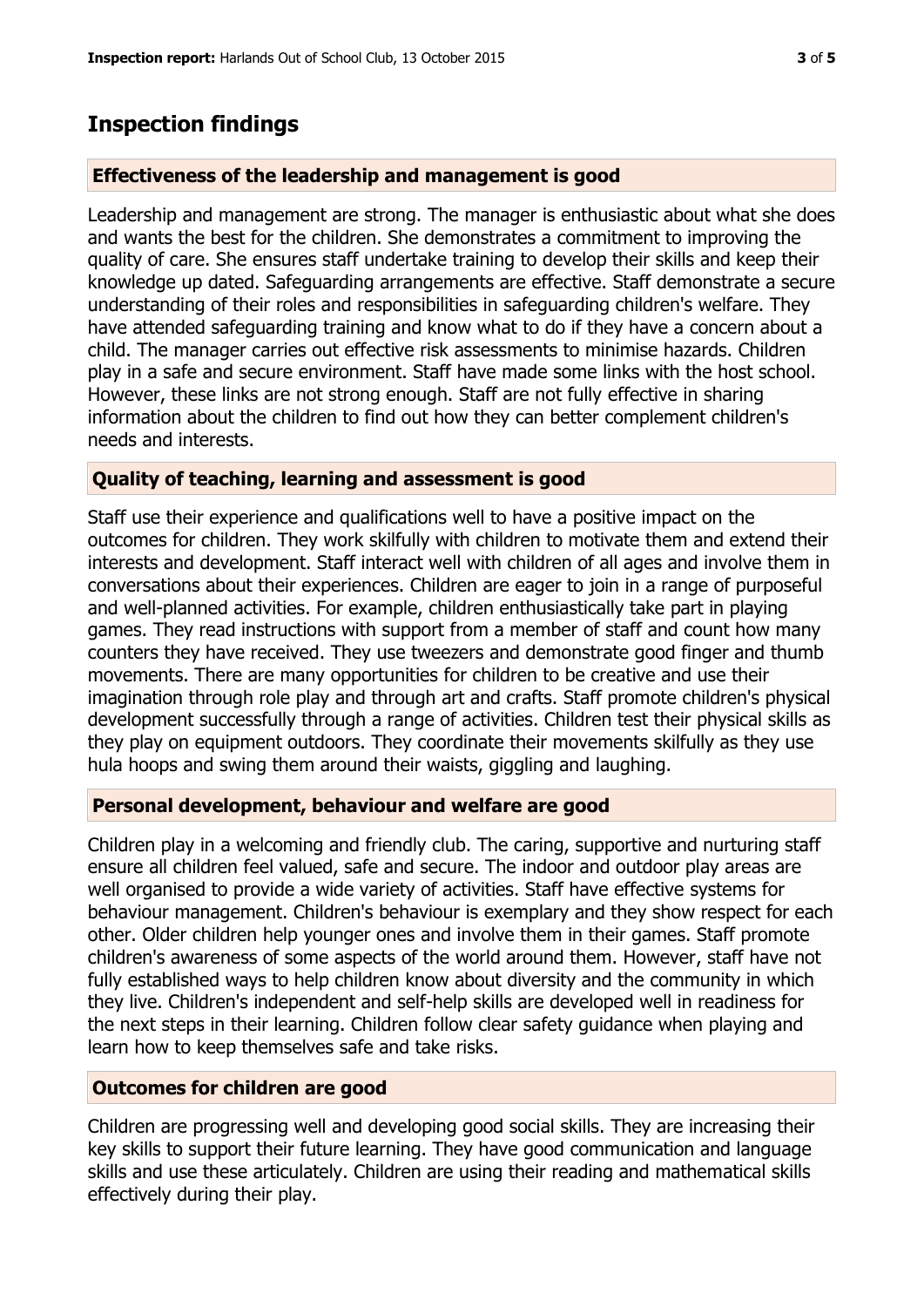## **Setting details**

| Unique reference number       | EY366435                 |  |
|-------------------------------|--------------------------|--|
| <b>Local authority</b>        | Derbyshire               |  |
| <b>Inspection number</b>      | 863863                   |  |
| <b>Type of provision</b>      | Out of school provision  |  |
| Day care type                 | Childcare - Non-Domestic |  |
| <b>Age range of children</b>  | $4 - 12$                 |  |
| <b>Total number of places</b> | 30                       |  |
| Number of children on roll    | 40                       |  |
| <b>Name of provider</b>       | <b>Helen Stokes</b>      |  |
| Date of previous inspection   | 12 March 2012            |  |
| <b>Telephone number</b>       | 07929002973              |  |

Harlands Out of School Club was registered in 2007. The club operates Monday to Friday from 7.45am until 9am and 3.15pm until 6pm term time only. The club employs three members of staff of whom two hold an early years qualification at level 3.

This inspection was carried out by Ofsted under sections 49 and 50 of the Childcare Act 2006 on the quality and standards of provision that is registered on the Early Years Register. The registered person must ensure that this provision complies with the statutory framework for children's learning, development and care, known as the Early Years Foundation Stage.

Any complaints about the inspection or the report should be made following the procedures set out in the guidance 'Complaints procedure: raising concerns and making complaints about Ofsted', which is available from Ofsted's website: www.gov.uk/government/organisations/ofsted. If you would like Ofsted to send you a copy of the guidance, please telephone 0300 123 4234, or email enquiries@ofsted.gov.uk.